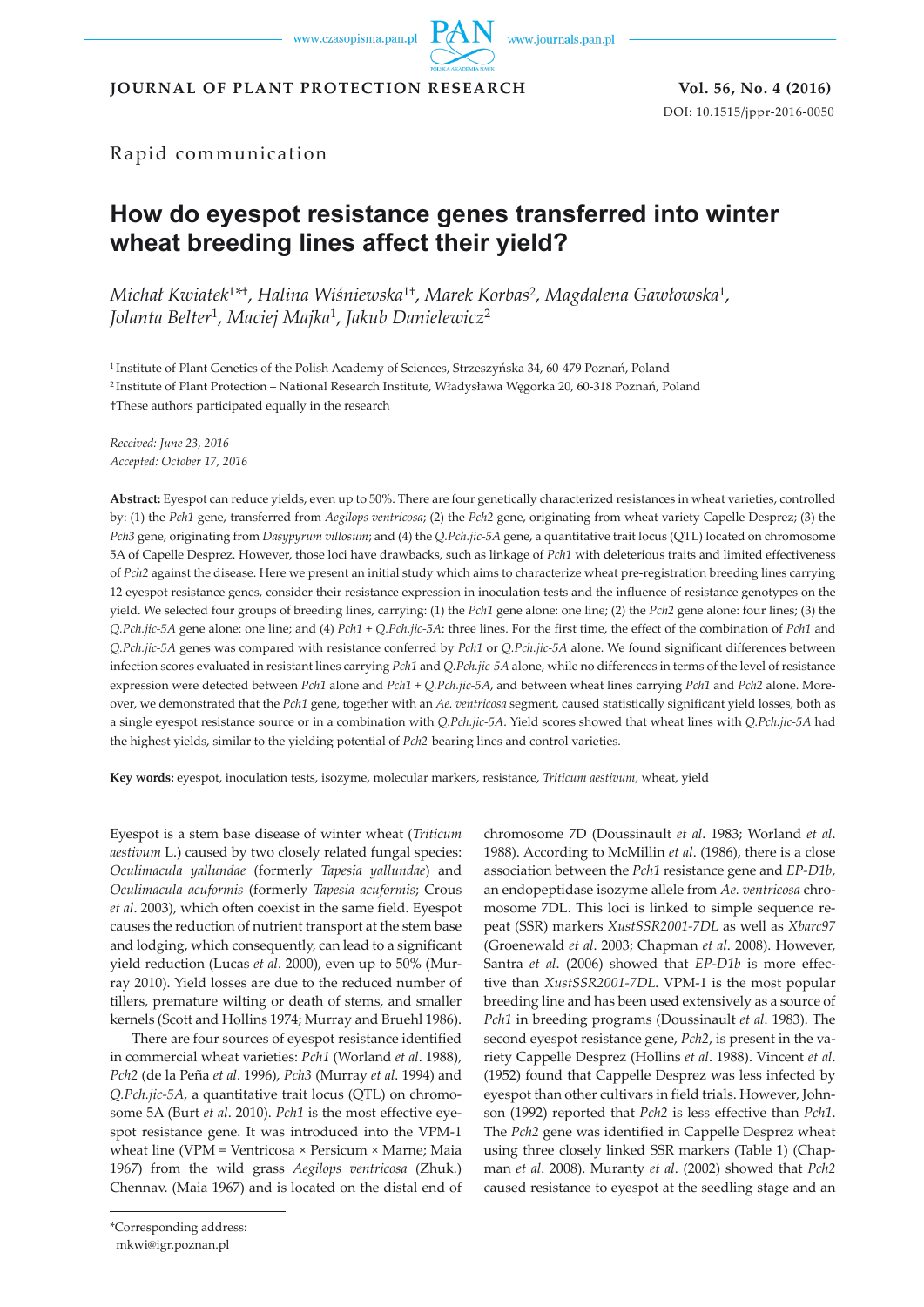

**Table 1.** Markers and their products linked with eyespot resistance expression identified in presented breeding lines of wheat

| Resistance      | Marker          | Product          | References         |                        |  |
|-----------------|-----------------|------------------|--------------------|------------------------|--|
| gene            |                 | resistant plants | susceptible plants |                        |  |
|                 | EpD1            | EpD1b            | EpD1a              | McMillin et al. 1986   |  |
| Pch1            | XustSSR2001-7DL | 240bp            | 220bp              | Groenewald et al. 2003 |  |
|                 | Xbarc97         | 0bp              | 260 bp             | Chapman et al. 2008    |  |
|                 | Xwmc346         | 205bp            | 210bp              | Chapman et al. 2008    |  |
| Pch2            | Xwmc525         | 205 bp           | 210bp              | Chapman et al. 2008    |  |
|                 | Xcfa2040        | 320bp            | 300bp              | Chapman et al. 2008    |  |
|                 | Xgwm639         | 140bp            | 165bp              | Burt et al. 2011       |  |
| $Q.Pch. jic-5A$ | Xbarc197        | 185bp            | 180bp              | Burt et al. 2011       |  |

bp – base pairs

additional gene on chromosome 5A was responsible for eyespot resistance at the adult stage. Furthermore, Burt *et al*. (2011) described a QTL on chromosome 5A, conferring effective resistance to *O. acuformis* and *O*. *yallundae* at both seedling and adult stages.

The main aims of this study were (1) to screen the collection of 150 winter wheat breeding lines in order to identify genotypes with *Pch1*, *Pch2* and *Q.Pch.jic-5A* loci, (2) to analyze the resistance expression in those lines using inoculation tests at BBCH31-32 growth stage and (3) to compare the yield of these genotypes with positive and negative control varieties.

Marker analyses (Table 1) were made on 10 randomly chosen plants of each pre-registration breeding line and both positive (Rendezvous with *Pch1*, *Pch2* and *Q.Pch. jic-5A* loci) and negative (Ozon and Patras, eyespot susceptible) control varieties. *Pch1, Pch2* and *Q.Pch.jic-5A*  loci identification was made using eight verified markers (Table 1) according to McMillin *et al*. (1986); Groenewald *et al*. (2003); Chapman *et al*. (2008) and Burt *et al*. (2011). Based on the marker analysis, we selected five groups of breeding lines, carrying: (1) the *Pch1* gene alone: one line; (2) the *Pch2* gene alone: four lines; (3) the *Q.Pch.jic-5A* alone: one line; and (4) *Pch1* + *Q.Pch.jic-5A*: three lines. The fifth group consisted of two cultivars (Ozon and Patras) considered as negative controls.

Resistance expression was evaluated using inoculation tests made on 100 randomly chosen plants from each of four replications by calculating the infection index (*K*) and the percentage of infected stems according to Kwiatek *et al*. (2012; 2015). A sample of 50 plants from each replicate of each wheat genotype and the control varieties were evaluated (a total of 200 stems for each genotype). The percentage of infected stems was determined and the leaf sheath infection index was calculated using the *K*-index formula:

$$
K = \frac{[n(\text{II}) \times 0.25] + [n(\text{III}) \times 0.75] + n(\text{IV})}{n(\text{I} + \text{II} + \text{III})}
$$

where:  $I - no$  symptoms;  $II - less$  than 50% of stems surface infected; III – over 50% of stems surface infected; IV – 100% of stems surface infected, rotten tissue; *n* – number of stems.

All hypotheses about the equality of genotype groups were tested at  $p = 0.05$  and  $p = 0.01$  significance levels by using analysis of variance (ANOVA). After the rejection of the null hypothesis of no differences between groups, Tukey's tests (HSD<sub>0.05</sub> and HSD<sub>0.01</sub>) for unequal replications were used for the planned pair comparisons (Gomez and Gomez 1984).

Analysis of variance (ANOVA) showed that there were no significant differences at  $p = 0.05$  and  $p = 0.01$  between lines and their replications within the groups considering the *K-*index and the percentage of infected leaf sheaths. Hence, the scores within the groups of resistance types were pooled. For the first time, the effect of the combination of *Pch1* and *Q.Pch.jic-5A* genes was compared with resistance conferred by *Pch1* or *Q.Pch.jic-5A* genes alone. Significant differences between infection scores evaluated in resistant lines carrying *Pch1* and *Q.Pch.jic-5A* were observed, while no significant differences were detected between *Pch1* and *Pch1* + *Q.Pch.jic-5A* wheat lines (Table 2). In contrast, the resistance provided by *Q.Pch.jic-5A* is similar to that conferred by *Pch1* + *Q.Pch.jic-5A.* Moreover, there were no significant differences between resistance conferred by *Pch1* and *Pch2*. Previously, Burt *et al*. (2010) reported no reduction in resistance to eyespot in lines combining *Pch1* and *Pch2*, suggesting that the potent effect of *Pch1* is sufficient to mask the differential resistance conferred by *Pch2*. All four groups of resistant breeding lines were less infected in comparison to cultivars Ozon and Patras (negative controls), which was confirmed by Tukey's test:  $HSD_{0.05} = 0.48$  and  $HSD_{0.01} = 0.58$  for *K*-index scores and  $HSD<sub>0.05</sub> = 3.25$  and  $HSD<sub>0.01</sub> = 3.94$  for percentage of infected sheaths (Table 2).

Finally, the yield level  $(dt \cdot ha^{-1})$  of breeding lines was measured in two replications in each of four locations in Poland (Kobierzyce, Nagradowice, Smolice and Strzelce). During the experiment natural infections caused by *O. yallundae* and *O*. *acuformis* were not present, so the results of yield potential evaluation were not interfered with and show the real differences between resistant and non-resistant wheat genotypes considering the yield level. The results indicate that the yield level of the compared breeding lines is connected with their diversified eyespot resistance traits (Table 3). The lowest yield was measured in plants carrying the *Pch1* gene (mean =  $132.25$  dt · ha<sup>-1</sup>). This agrees with previous reports indicating a linkage between *Pch1* and yield limitations (Johnson 1992). Furthermore, the breeding lines with resistance conferred by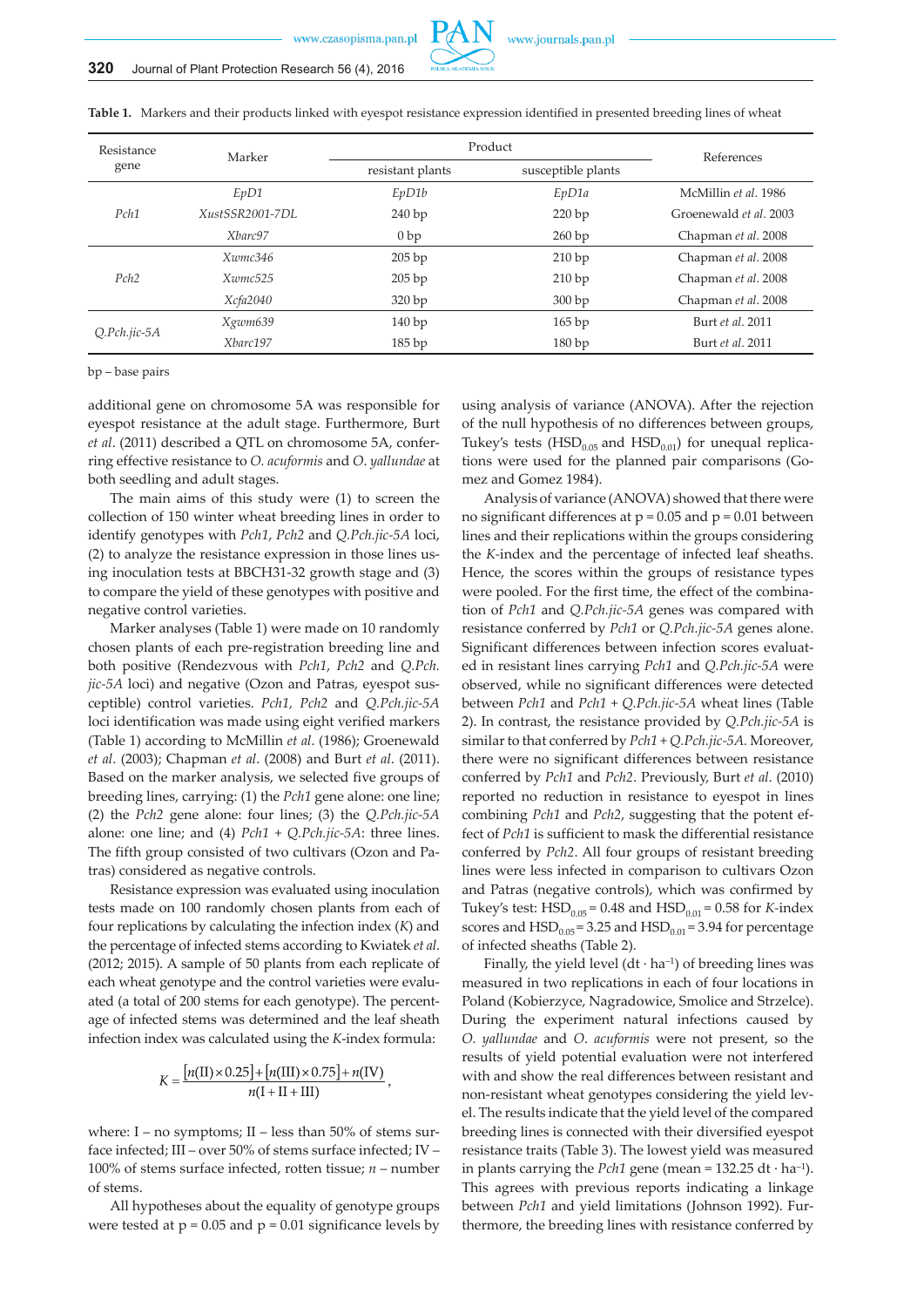www.czasopisma.pan.pl

| No.           | Sources of                | K-index |            |      |              |          |                 |           |    | Infected stems [%] |       |              |          |      |      |  |
|---------------|---------------------------|---------|------------|------|--------------|----------|-----------------|-----------|----|--------------------|-------|--------------|----------|------|------|--|
|               | resistance                | N       | $\Sigma x$ | mean | $\Sigma x^2$ | variance | SD <sub>-</sub> | <b>SE</b> | N  | $\Sigma x$         | mean  | $\Sigma x^2$ | variance | SD.  | SE   |  |
|               | Pch1                      | 4       | 2.00       | 0.5  | 1.13         | 0.04     | 0.20            | 0.10      | 4  | 12                 | 3.00  | 46           | 3.33     | 1.83 | 0.91 |  |
| $\mathcal{P}$ | Pch2                      | 16      | 11.84      | 0.74 | 9.38         | 0.04     | 0.20            | 0.05      | 16 | 66                 | 4.13  | 332          | 3.98     | 2.00 | 0.5  |  |
| 3             | $O.Pch.$ <i>jic</i> -5A   | 4       | 4.03       | 1.01 | 4.12         | 0.02     | 0.14            | 0.07      | 4  | 28                 | 7.00  | 214          | 6.00     | 2.45 | 1.22 |  |
| 4             | $Pch1 + O.Pch.$ iic-5A    | 12      | 7.41       | 0.62 | 5.06         | 0.04     | 0.21            | 0.06      | 12 | 51                 | 4.25  | 281          | 5.84     | 2.42 | 0.70 |  |
|               | Non-resistant<br>controls | 24      | 42.74      | 1.78 | 80.59        | 0.19     | 0.44            | 0.09      | 24 | 263                | 10.96 | 2995         | 4.91     | 2.22 | 0.45 |  |

#### **Table 2.** Summary of variance components and Tukey's test for *K*-index and percentage of infected stems

| Tukey's Honest Significant Difference (HSD) test |      |      |    |                                                                       |  |                                   |    |    |                                     |  |  |      |
|--------------------------------------------------|------|------|----|-----------------------------------------------------------------------|--|-----------------------------------|----|----|-------------------------------------|--|--|------|
| HSD level                                        |      |      |    | $HSD_{0.05}$ $HSD_{0.01}$ $1vs2$ $1vs3$ $1vs4$ $1vs5$ $2vs3$ $2vs4$   |  |                                   |    |    | 2ys5 3ys4 3ys5                      |  |  | 4ys5 |
| K-index                                          | 0.48 | 0.58 |    | ns $p < 0.05$ ns $p < 0.01$ ns ns $p < 0.01$ ns $p < 0.01$ $p < 0.01$ |  |                                   |    |    |                                     |  |  |      |
| Infected leaf sheaths $\binom{9}{0}$ 3.25 3.94   |      |      | ns | p < 0.01                                                              |  | $\text{ns} \quad \text{p} < 0.01$ | ns | ns | $p < 0.01$ ns $p < 0.01$ $p < 0.01$ |  |  |      |

N – number of replications; Σ*x* – sum of scores; Σ*x*2 – sum of square scores; SD – standard deviation; SE – standard error; ns – not significant

**Table 3.** Summary of variance components and Tukey's test for yield potential

| No. | Sources of                                       |                                         |      |                    |                       |                  |                  | Yield                            |                  |                  |                  |                 |                 |
|-----|--------------------------------------------------|-----------------------------------------|------|--------------------|-----------------------|------------------|------------------|----------------------------------|------------------|------------------|------------------|-----------------|-----------------|
|     | resistance                                       | N                                       |      | $\Sigma x$<br>mean |                       |                  | $\Sigma x^2$     |                                  | variance         |                  | SD               |                 | SE              |
|     | Pch1                                             | 8                                       |      | 1,058.00           |                       | 132.25           |                  | 139,922                          |                  | 0.23             |                  | 0.48            |                 |
| 2   | Pch2                                             | 32                                      |      | 4,623.52           |                       | 144.49           | 668,622          |                                  | 19.11            |                  | 4.37             |                 | 0.77            |
| 3   | $Q.Pch. jic-5A$                                  | 8                                       |      | 1.205.20           | 150.65                |                  | 181,566          |                                  | 0.35             |                  | 0.59             |                 | 0.21            |
| 4   | $Pch1 + Q.Pch. jic-5A$                           | 24                                      |      | 3.169.60           | 132.07                |                  | 418,960          |                                  | 15.72            |                  | 3.96             |                 | 0.81            |
| 5   | Non-resistant<br>controls                        | 48                                      |      | 7.084.00           | 147.58                |                  | 1,045,697        |                                  |                  | 4.60             |                  | 2.15            |                 |
|     | Tukey's Honest Significant Difference (HSD) test |                                         |      |                    |                       |                  |                  |                                  |                  |                  |                  |                 |                 |
|     | <b>HSD</b> level                                 | HSD <sub>0.05</sub> HSD <sub>0.01</sub> |      | 1 <sub>vs2</sub>   | 1 <sub>vs3</sub>      | 1 <sub>vs4</sub> | 1 <sub>vs5</sub> | 2 <sub>vs3</sub>                 | 2 <sub>vs4</sub> | 2 <sub>vs5</sub> | 3v <sub>s4</sub> | 3v <sub>5</sub> | 4v <sub>5</sub> |
|     | Yield                                            | 3.29                                    | 3.95 |                    | $p < 0.01$ $p < 0.01$ | ns               |                  | $p < 0.01$ $p < 0.01$ $p < 0.01$ |                  | ns               | p < 0.01         | ns              | p < 0.01        |

N – number of replications; Σ*x* – sum of scores; Σ*x*2 – sum of square scores; SD – standard deviation; SE – standard error; ns – not significant

*Pch1 + Q.Pch.jic-5A* also had a reduced yield level (mean =  $= 132.06$  dt · ha<sup>-1</sup>), which was comparable with that of *Pch1*-bearing plants. This shows that despite the great impact in limiting *Oculimacula* spp. infection, the reduction of yield is substantial, thereby creating a need to increase the recombination of the translocated *Ae. ventricosa* segment. So far, several *Pch1-*bearing wheat varieties with a satisfying yield potential have been released (HGCA 2010; Burt 2010). Nevertheless, the reason of their high yields is unclear and it can only be speculated that it is caused by a reduced *Ae. ventricosa* segment in which the linkage has been broken, or to another genetic source that promotes yield potential. Previous reports (Hollins *et al*. 1988; Lind 1999) have shown that cultivars carrying *Pch1* with Cappelle Desprez (*Pch2* and *Q.Pch.jic-5A*) in their pedigrees, such as Rendezvous, have enhanced adult plant resistance. However, those varieties are not widely used in breeding as a result of their relatively low yield in spite of the absence of the disease. Furthermore, yield scores show that wheat lines with *Q.Pch.jic-5A* had the highest yield (mean =  $150.65$  dt · ha<sup>-1</sup>), which is similar to

the yielding potential of *Pch2*-bearing lines and positive control varieties (Table 3). This single major QTL, on the long arm of chromosome 5A, confers resistance to both *O*. *yallundae* and *O*. *acuformis* at both the seedling and adult plant stages (Burt *et al*. 2011).

In conclusion, we found that the *Pch1* gene, together with an *Ae. ventricosa* segment, caused statistically significant yield losses, either as a single eyespot resistance source or in a combination with the QTL located on chromosome 5A, responsible for eyespot tolerance. However, there are no significant differences in the resistance effects of *Q.Pch.jic-5A* when compared to combined *Pch1 + + Q.Pch.jic-5A* genes or *Pch2* gene. Together with the high yield potential this could be interesting material for production of eyespot-tolerant wheat varieties.

#### **Acknowledgements**

This work was supported by the Ministry of Agriculture and Rural Development in Poland (HOR hn078/ PB/29/15).